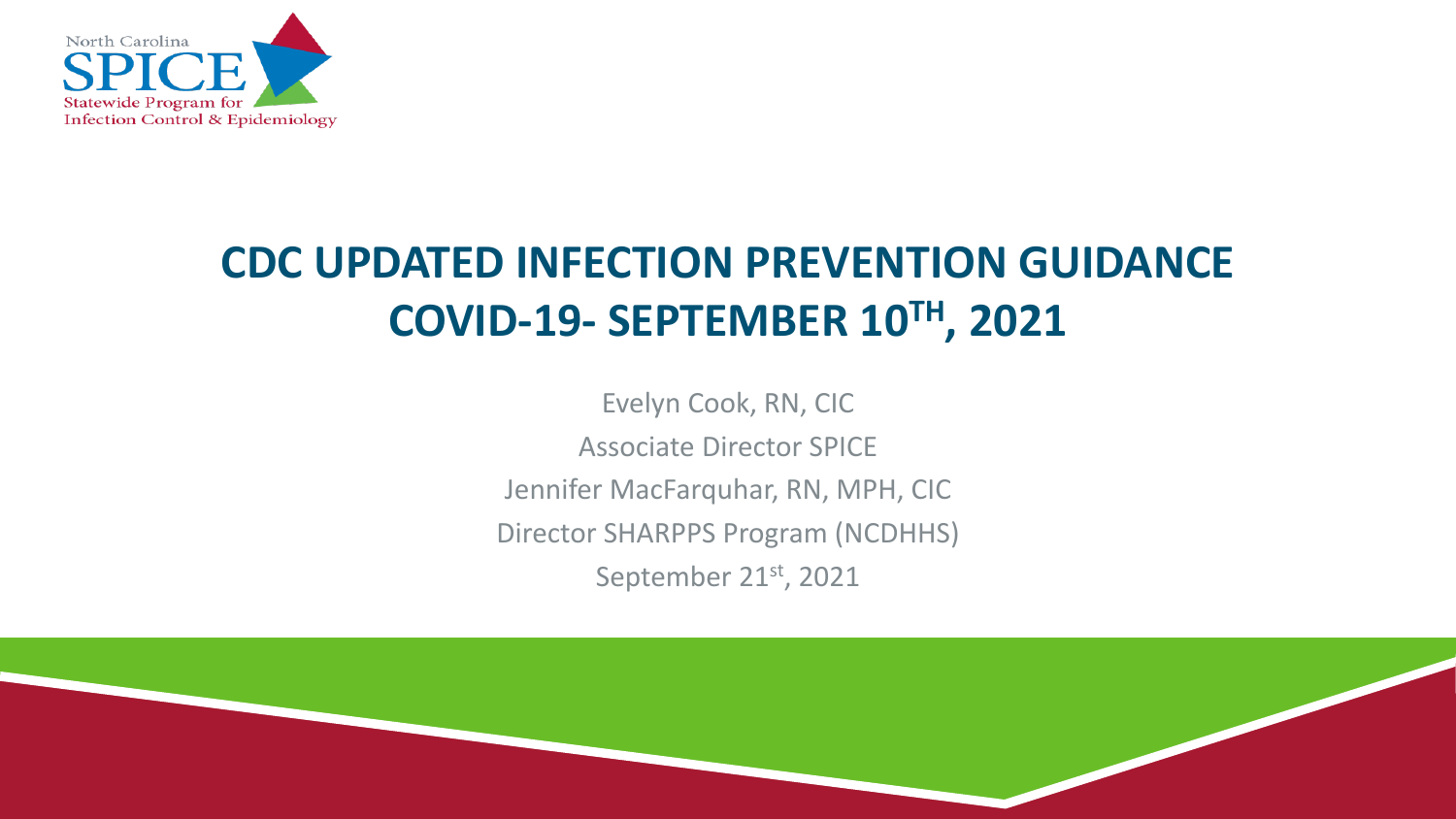## ▶ Defining Community Transmission of SARS-CoV-2

▶ Several of the IPC measures (e.g., use of source control, screening testing) are influenced by levels of SARS-CoV-2 transmission in the community. Two different [indicators in CDC's](https://covid.cdc.gov/covid-data-tracker/#county-view) COVID-19 Data Tracker are used to determine the level of SARS-CoV-2 transmission for the county where the healthcare facility is located. If the two indicators suggest different transmission levels, the higher level is selected.



**Add This Widget To Your Site** 

<div data-cdc-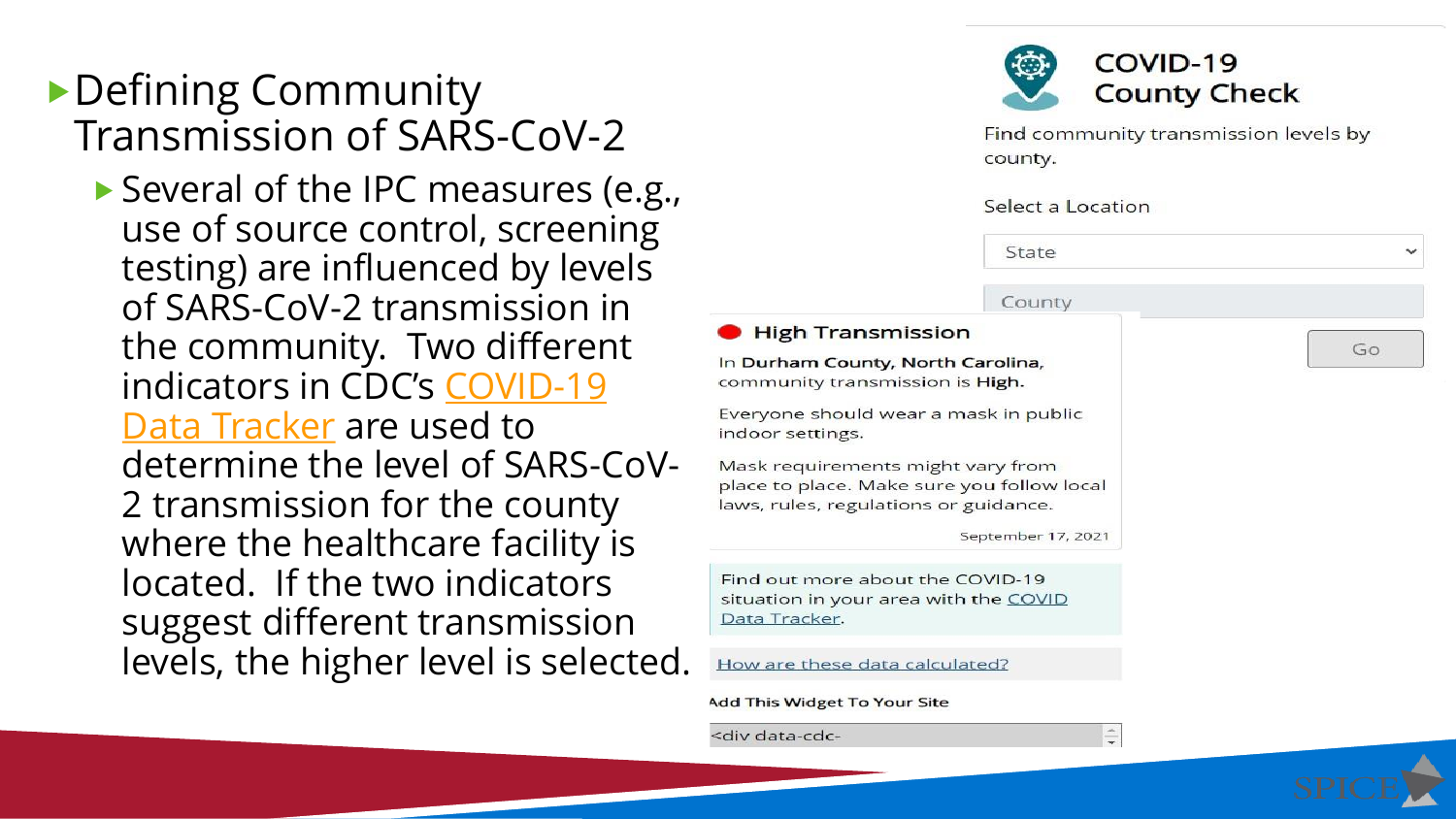#### Table 2. Level of Community Transmission

| Indicator                                                                     | Low     | Moderate  | <b>Substantial</b> | <b>High</b>   |
|-------------------------------------------------------------------------------|---------|-----------|--------------------|---------------|
| Cumulative number of new cases per<br>100,000 persons within the last 7 days* | <10     | $10 - 49$ | 50-99              | $\geq 100$    |
| Percentage of NAATs that are positive during<br>the last 7 days <sup>+</sup>  | $< 5\%$ | 5%-7.9%   | 8%-9.9%            | $\geq 10.0\%$ |

**As of Sept 15th**

Indicators should be calculated for counties or core based statistical areas, although in rural areas with low population density, multiple jurisdictions might need to be combined to make the indicators more useful for decision-making. The indicators listed can be found by county on CDC's COVID Data Tracker Website under "county view".

\* Number of new cases in the county (or other administrative level) in the last 7 days divided by the population in the county (or other administrative level) and multiplying by 100,000.

\*Number of positive tests in the county (or other administrative level) during the last 7 days divided by the total number o tests resulted in the county (or other administrative level) during the last 7 days. Calculating Severe Acute Respiratory Syndrome Coronavirus 2 (SARS-CoV-2) Laboratory Test Percent Positivity: CDC Methods and Considerations for Comparisons and Interpretation.

**Community Transmission in the US** 



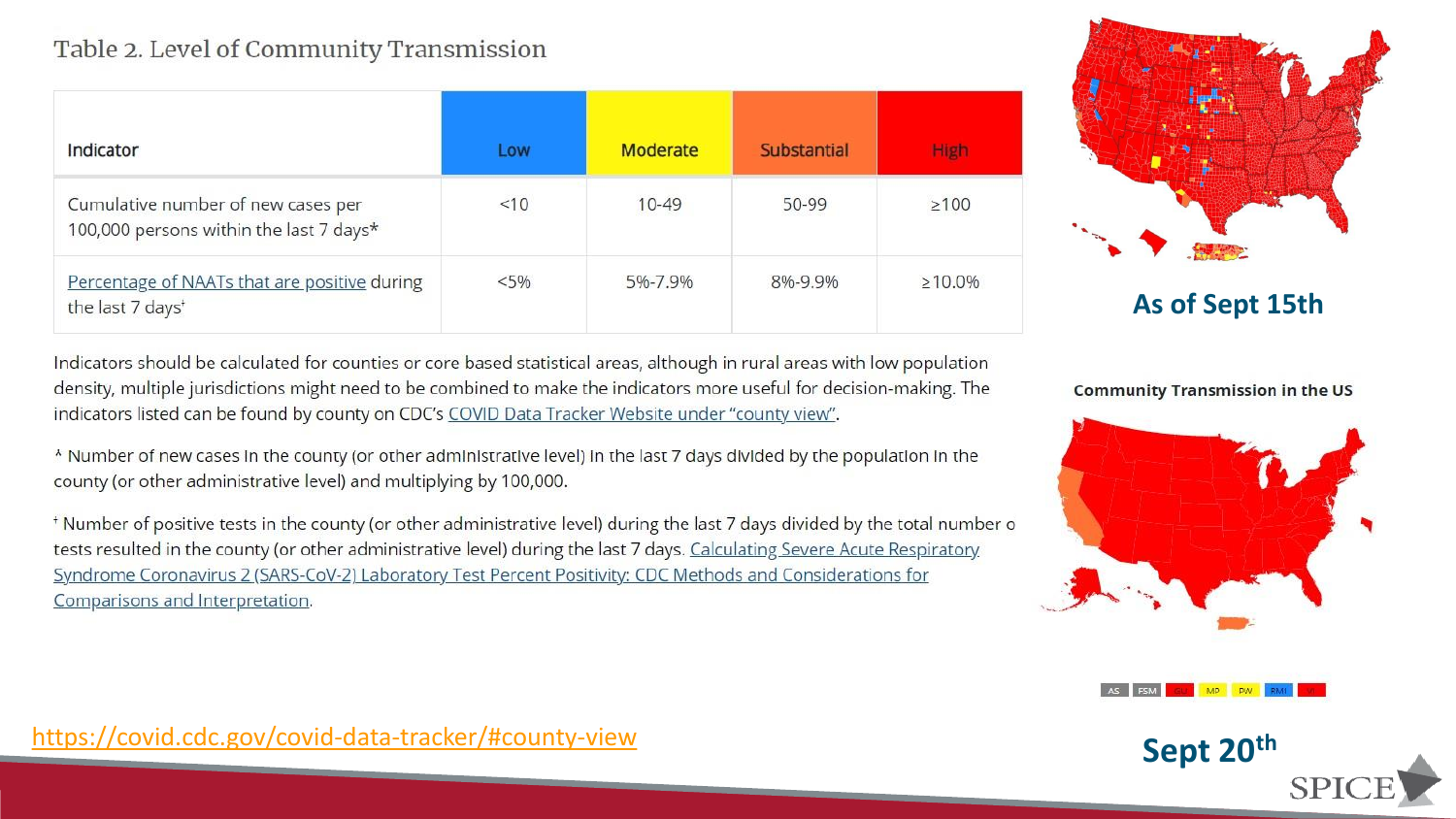# **CDC UPDATED GUIDANCE –**

**S***eptember 10th, 2021*

- Interim Infection Prevention and Control Recommendations for Healthcare Personnel During the Coronavirus Disease 2019 (COVID-19) Pandemic
- Interim Guidance for Managing Healthcare Personnel with SARS-CoV-2 Infection or Exposure to SARS-CoV-2
- Interim Infection Prevention and Control Recommendations to Prevent SARS-CoV-2 Spread in Nursing Homes (Nursing Homes and LTCFs)

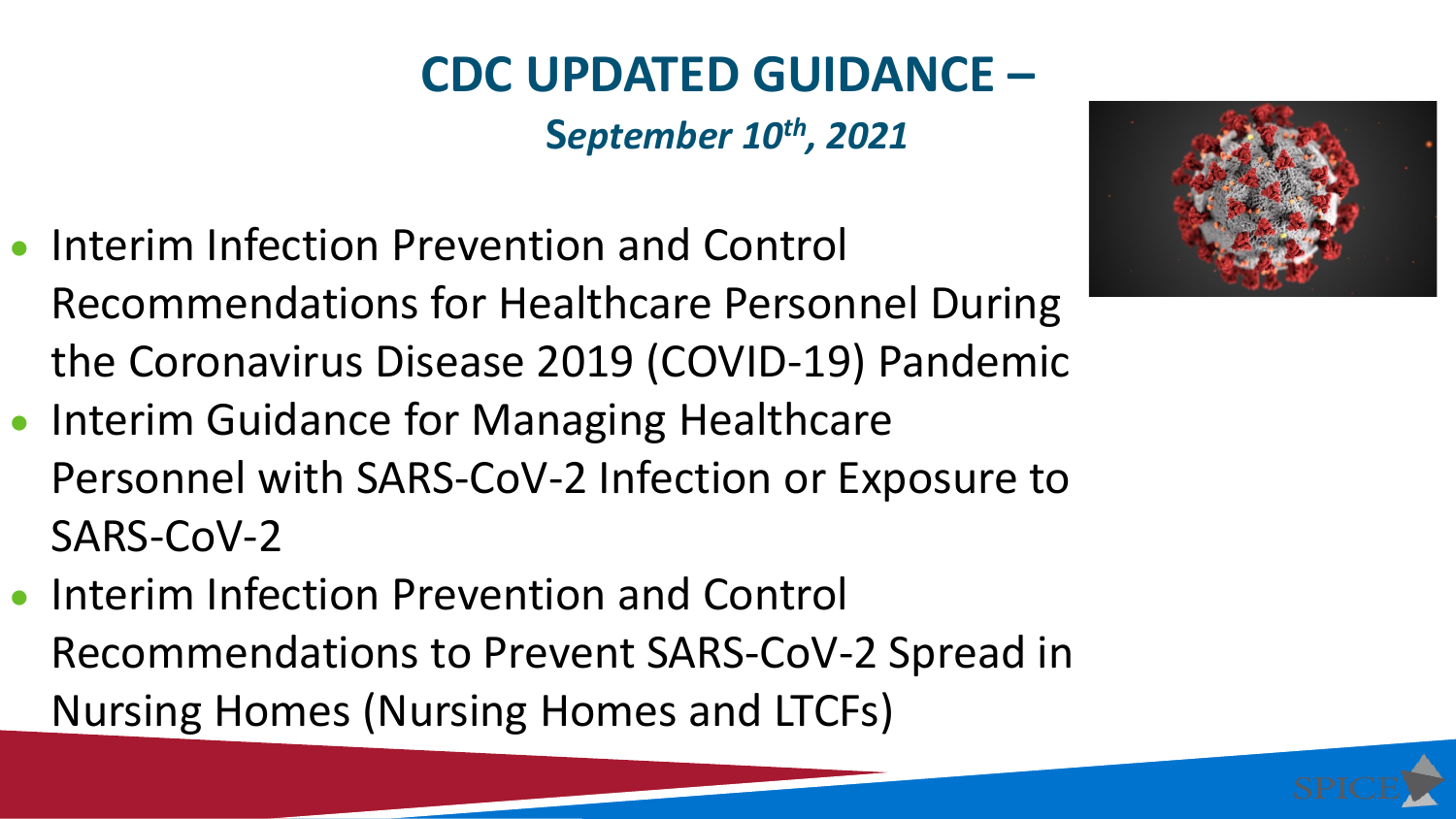# **CDC UPDATED GUIDANCE –** *September 13th , 14th and 16th*

- ▶ Strategies for Optimizing the Supply of Eye Protection – September 13th
- $\blacktriangleright$ <sup>1</sup>Ending Isolation and Precautions for People with COVID-19: Interim Guidance- September  $14<sup>th</sup>$
- ▶ Strategies for Optimizing the Supply of N95 Respirators – September 16th



*You have a SPOT – Take your SHOT*

**<sup>1</sup>No changes-combined HC and home isolation; included evidence for expanding recommendations to include children**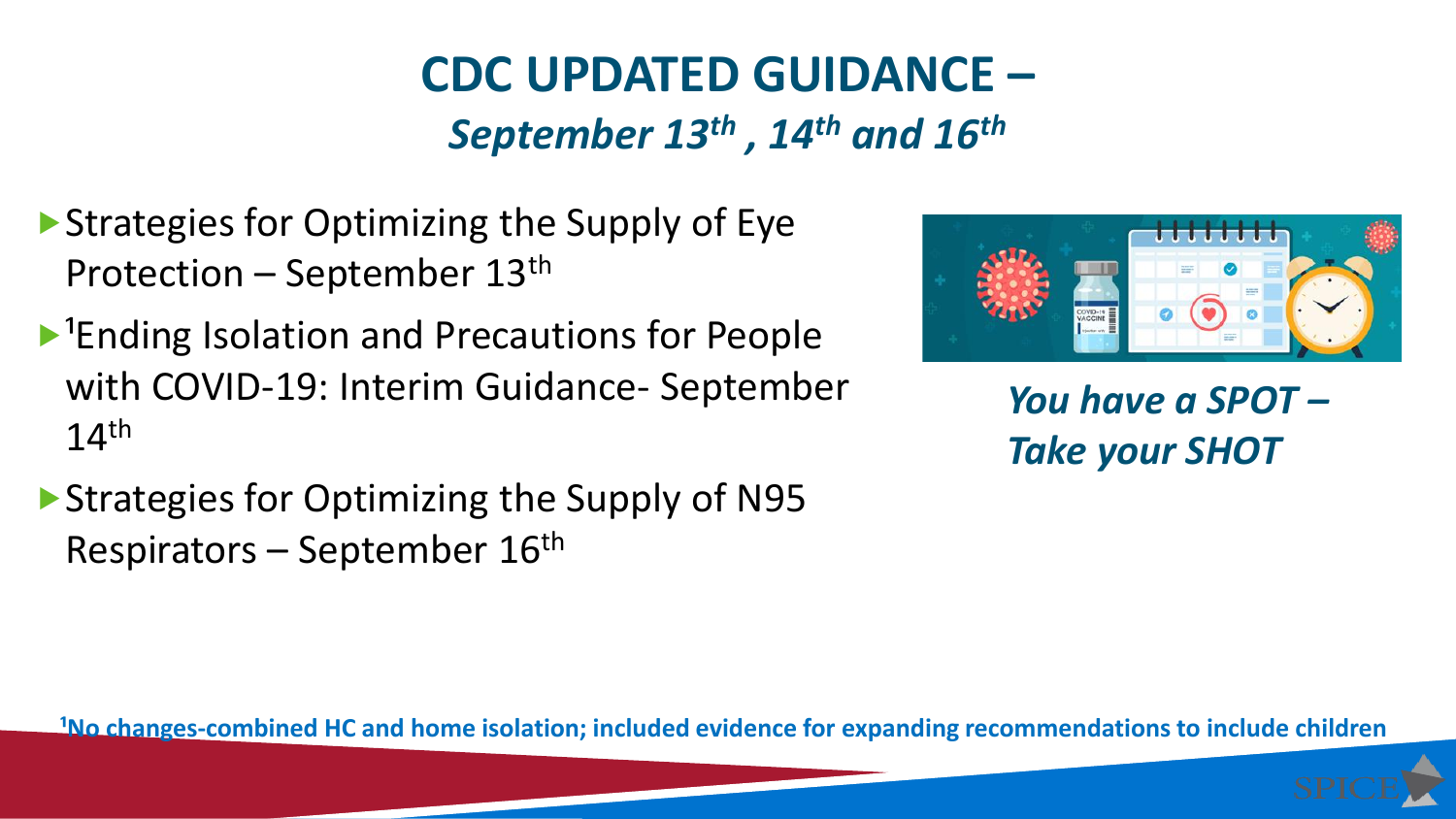# *INTERIM INFECTION PREVENTION AND CONTROL RECOMMENDATIONS FOR HEALTHCARE PERSONNEL (HCP)DURING THE CORONAVIRUS DISEASE 2019 (COVID-19) PANDEMIC*

## ▶ Source Control

 Fully vaccinated HCP working in facilities located in **counties with low to moderate community transmission** could choose not to wear source control in well-defined areas where patients access is restricted

#### **Post exposure quarantine**

- Fully vaccinated asymptomatic patients do not require TBPs (quarantine) following close contact with someone with SARS-CoV-2 infection
- Patients who have had SARS-CoV-2 infection in the last 90 days



Have two or more layers of washable, breathable fabric



Completely cover your nose and mouth



Fit snugly against the sides of your face and don't have gaps



Have a nose wire to prevent air from leaking out of the top of the mask

#### *CDC photo*

<https://www.cdc.gov/coronavirus/2019-ncov/hcp/infection-control-recommendations.html>

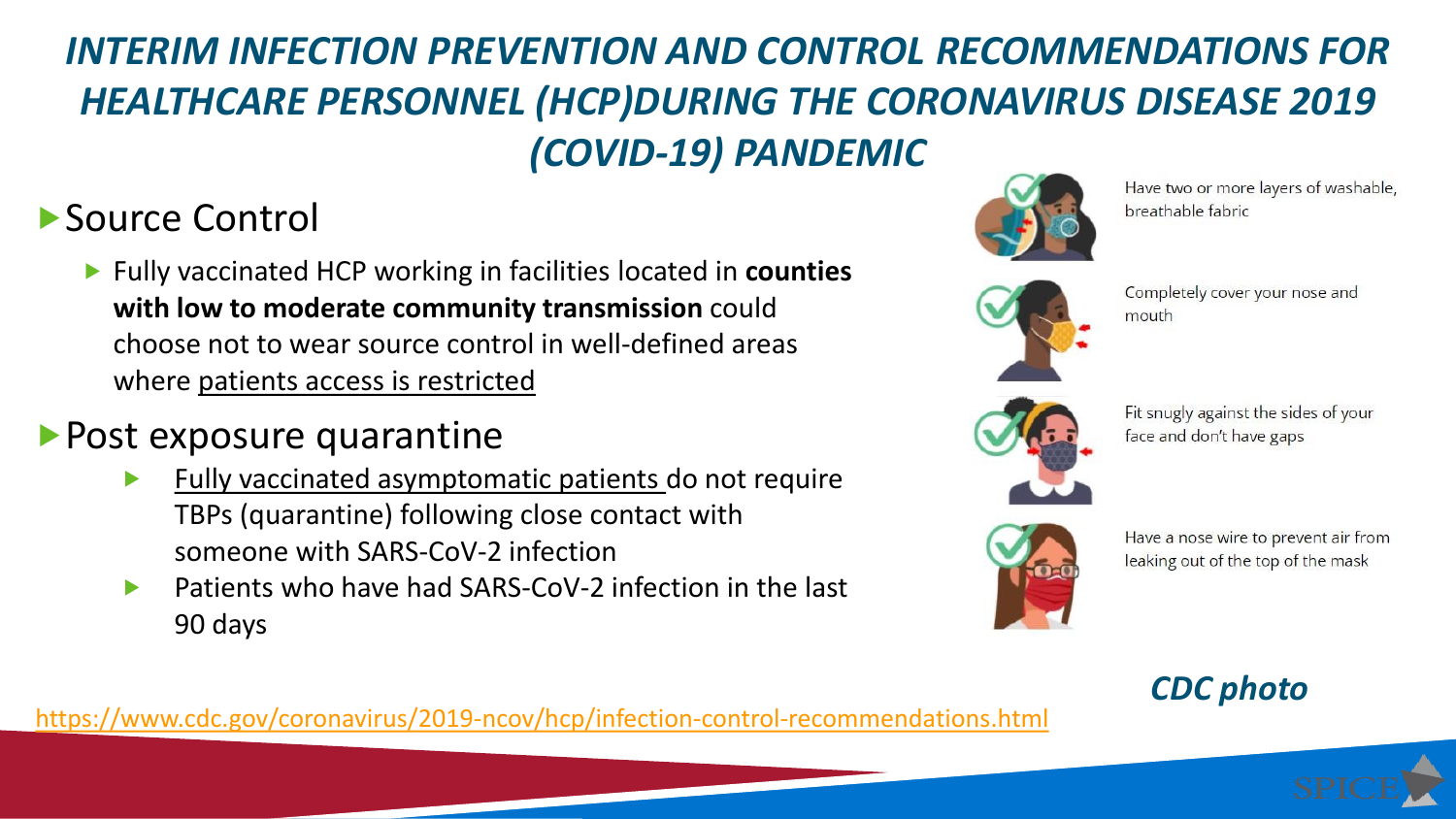## Clarified recommended intervals for post exposure testing

**Testing is recommended immediately,** 

**but not earlier than 2 days after the exposure**-if negative test again at 5-7 days after the exposure

- ▶ Includes patients and HCP regardless of vaccination status
- ▶ Not recommended for people who have had SARS-CoV-2 infection

## ▶ Content from other CDC guidance

- ▶ Recommendations for fully vaccinated HCP, patients and visitors
- ▶ SARS-CoV-2 testing
- ▶ Duration of TBP for patients with SARS-CoV-2 infection
- ▶ Dental, dialysis and EMS guidance as well



**CDC photo**

<https://www.cdc.gov/coronavirus/2019-ncov/hcp/infection-control-recommendations.html>

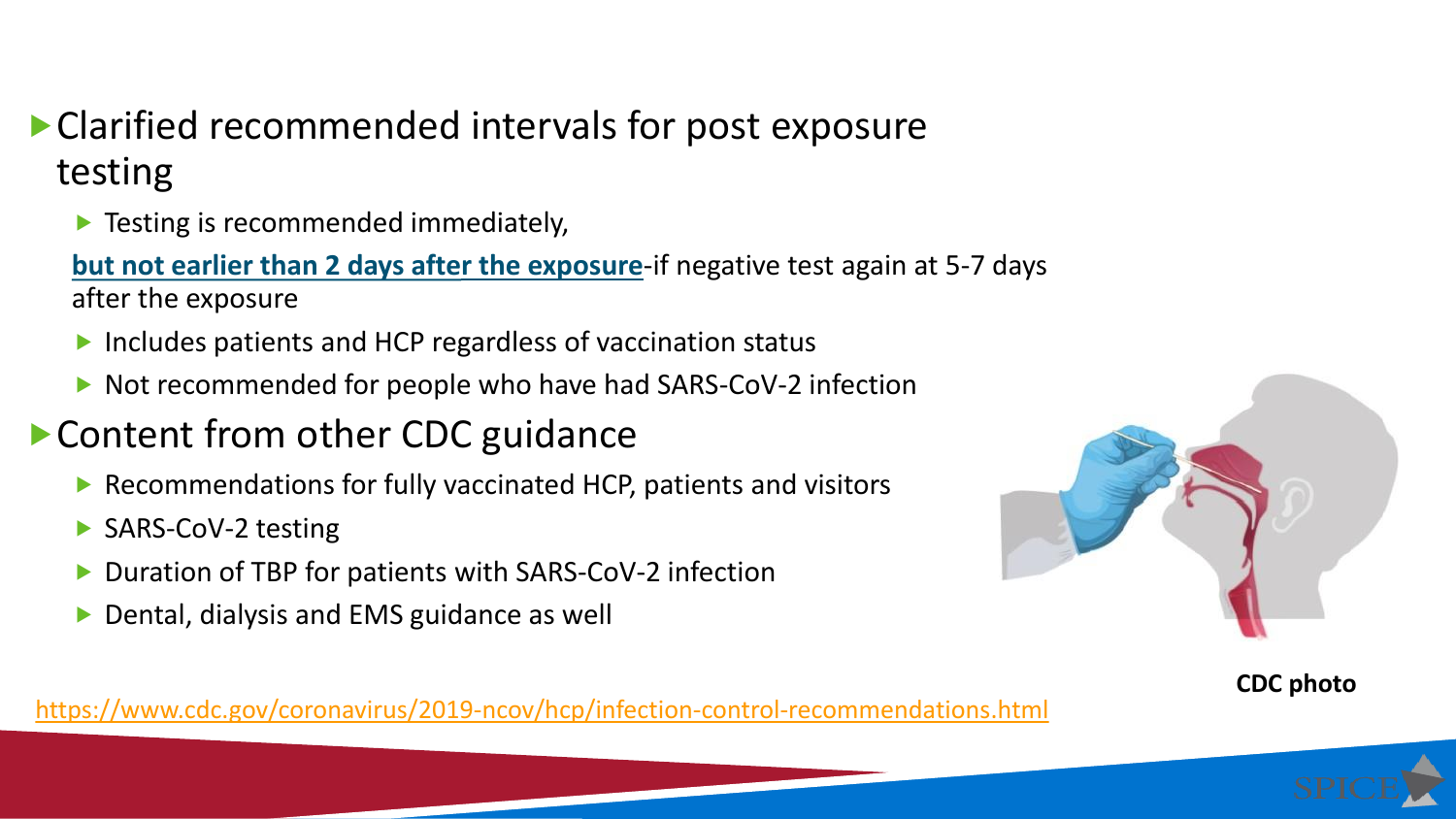# *INTERIM GUIDANCE FOR MANAGING HEALTHCARE PERSONNEL WITH SARS-COV-2 INFECTION OR EXPOSURE TO SARS-COV-2*

#### ▶ Return to work after infection

- ▶ Criteria for symptom-based strategy for determining when HCP with SARS-CoV-2 infection could return to work
- Criteria for test-based strategy for determining when HCP with SARS-CoV-2 infection could return to work
- Clarified the table for higher risk exposure **and work restriction applied to unvaccinated HCP**

### Clarified recommended intervals of testing after **high-risk exposure**

- $\blacktriangleright$  Fully vaccinated series of two viral tests
- Not recommended for asymptomatic HCP recovered from SARS-CoV-2 within 90 days
- Fully vaccinated should use universal source control while in HCP facility for 14 days-then may default to routine source control recommendations.

<https://www.cdc.gov/coronavirus/2019-ncov/hcp/guidance-risk-assesment-hcp.html>

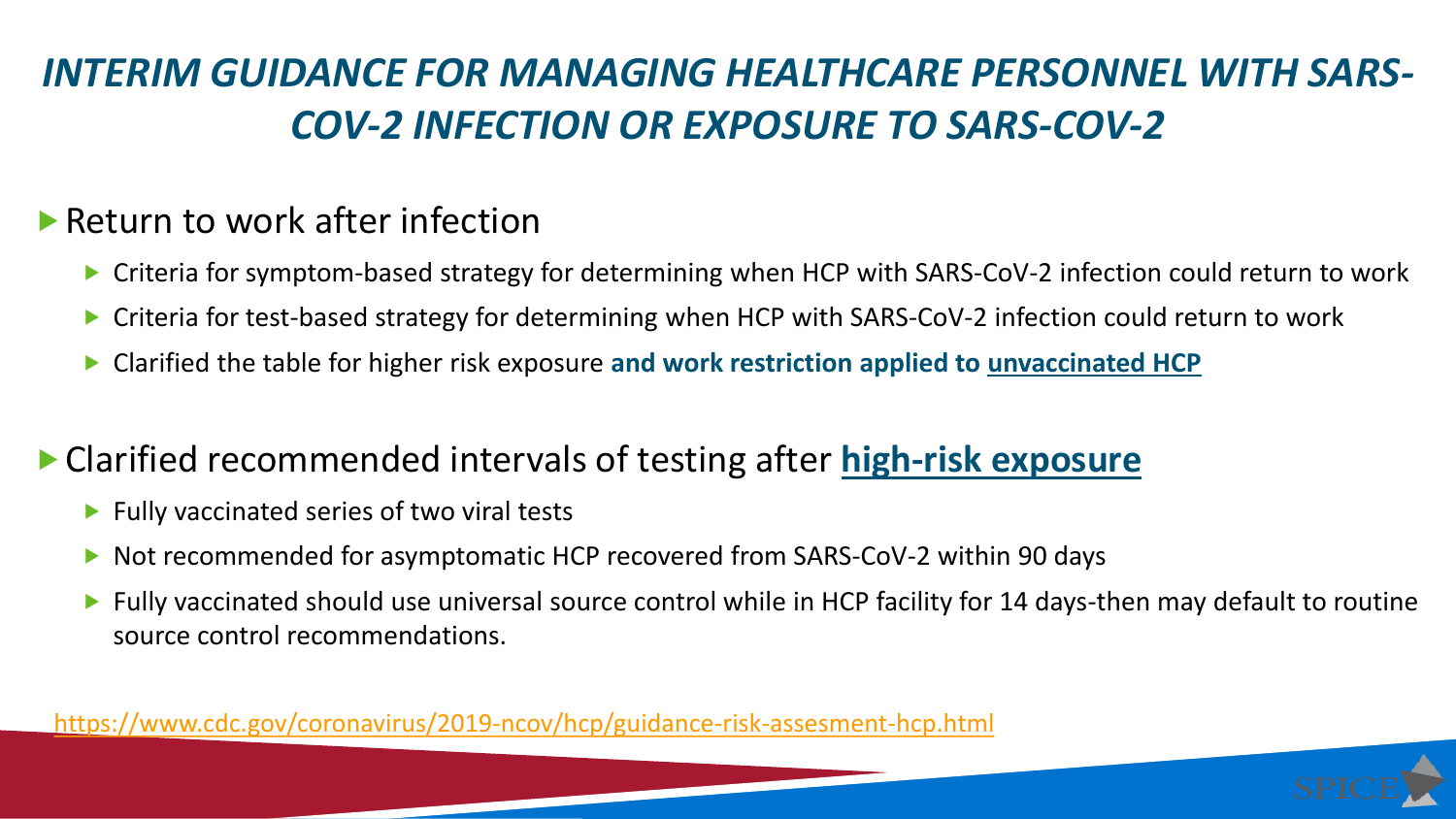#### *INTERIM INFECTION PREVENTION AND CONTROL RECOMMENDATIONS TO PREVENT SARS-COV-2 SPREAD IN NURSING HOMES (NURSING HOMES AND LONG-TERM CARE FACILITIES)*

### Outbreak Response:

- Perform contact tracing
- ▶ Alternative broad-based approach

## ▶ Expanded screening testing of HCP

- $\blacktriangleright$  Fully vaccinated exempt
- ▶ Unvaccinated HCP continue expanded screening testing based on level of community transmission





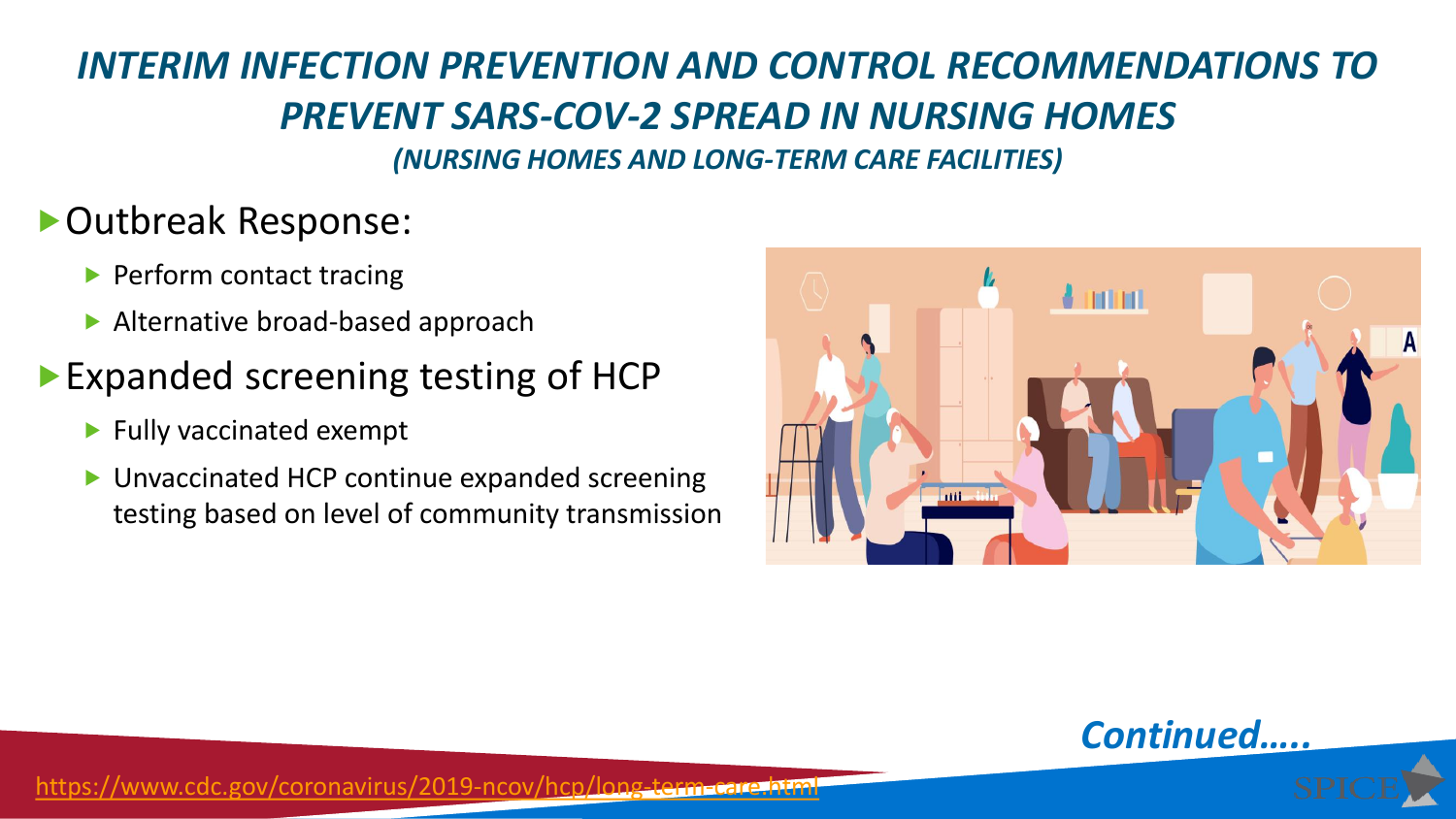

- Recommendations for quarantine of residents' post exposure
	- ▶ Unvaccinated quarantine for 14 days even with negative test
	- **Fully vaccinated do not need to be** quarantined-should wear source control and be tested
	- ▶ Residents with SARS-CoV-2 infection in the past 90 days do not need to be quarantined
- Visitation Guidance
	- Per CMS guidance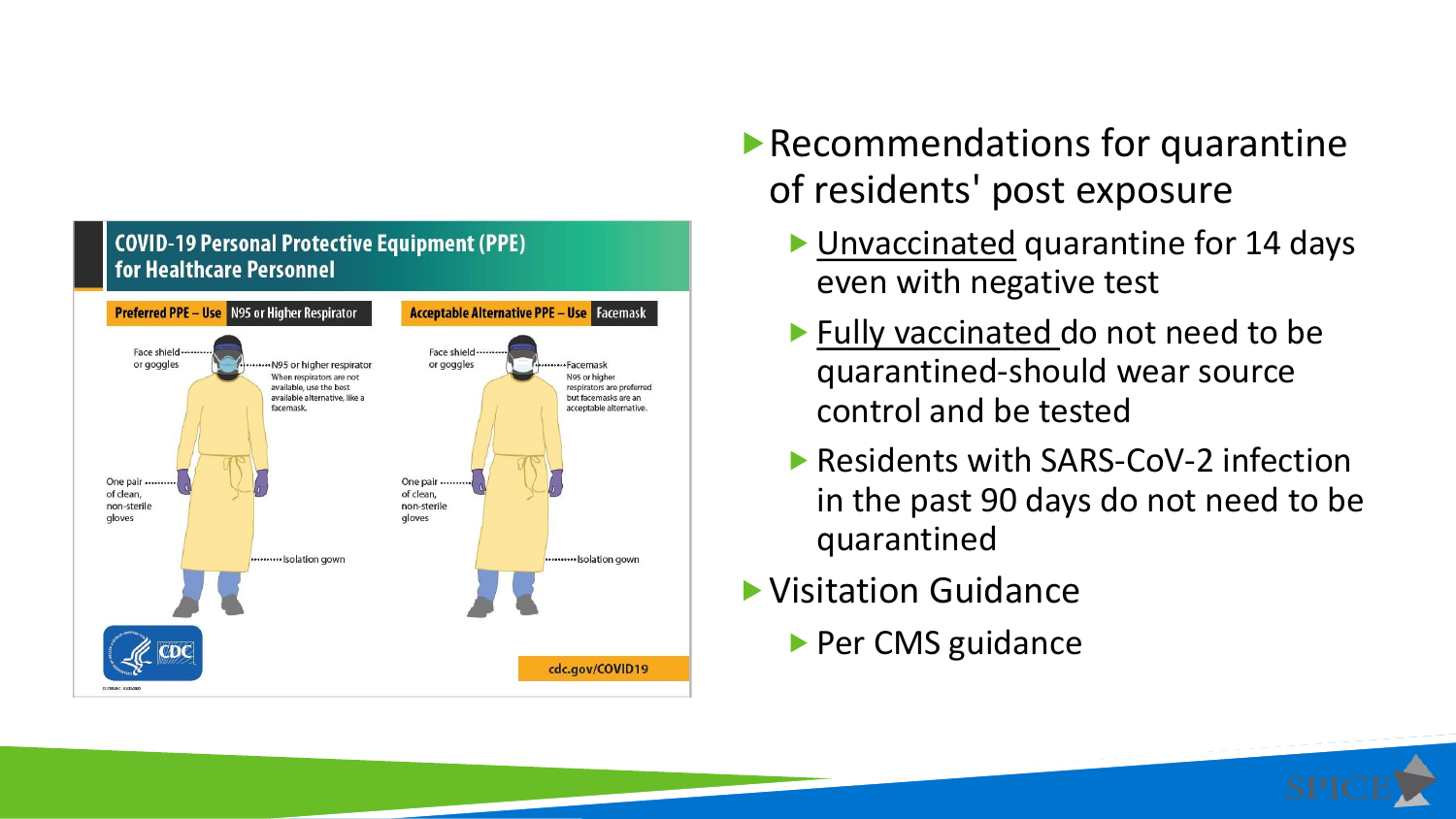# *STRATEGIES FOR OPTIMIZING THE SUPPLY OF EYE PROTECTION Updated 9/13*

- $\blacktriangleright$  In areas of substantial to high transmission in which HCP are using eye protection for all patient/resident encounters, extended use of eye protection may be considered a conventional capacity strategy
- Eye protection should be removed, cleaned<sup>1</sup> and disinfected if it becomes visibly soiled or difficult to see through
	- **If disposable is cleaned and disinfected dedicate to one HCP**
	- All eye protection should be discarded if damaged



<https://www.cdc.gov/coronavirus/2019-ncov/hcp/ppe-strategy/eye-protection.html>



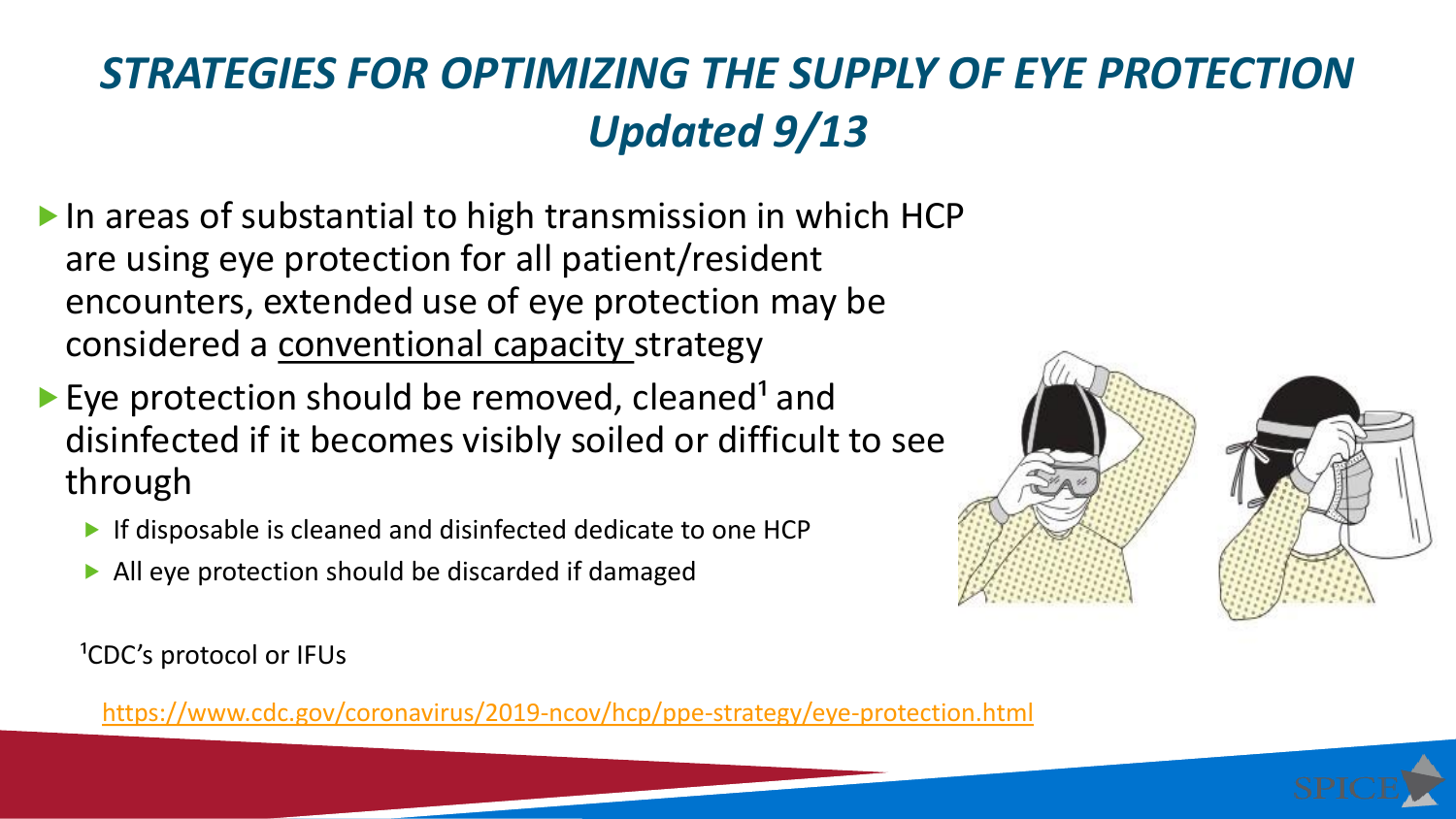# *STRATEGIES FOR OPTIMIZING THE SUPPLY OF N95 RESPIRATORS 9/16/21*

- ▶ Contingency capacity strategies:
	- ▶ Beyond anticipated shortages-added that increased feasibility and **practicality may also be considered in decisions to implement extended use for healthcare personnel (HCP) who are sequentially caring for a large volume of patients with suspected or confirmed SARS-CoV-2, including those cohorted in a SARS-CoV-2 unit, those placed in quarantine, and residents on units impacted during a SARS-CoV-2 outbreak.**
	- ▶ Expected shortages-can consider temporarily suspending annual fit testing
- **Criss capacity strategies** 
	- ▶ Removed NIOSH approved filtering facepiece respirators that have passed the manufacturer's recommended shelf life and removed decontaminated respirators from scope of authorization
	- Added clarification and example for limited re-use





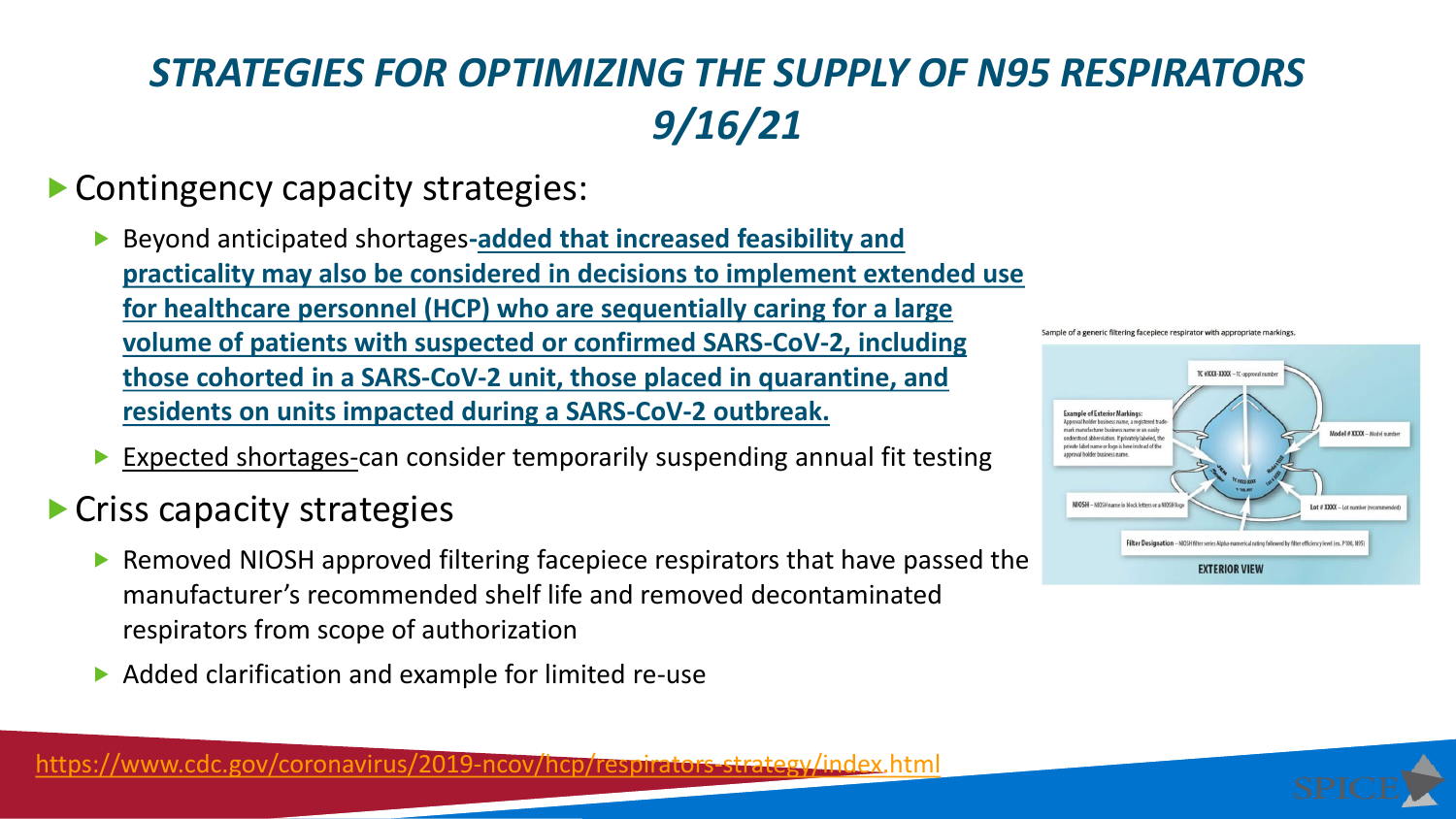# **SUMMARY**

- ▶ Fully vaccinated residents and/or patients with close contact to someone with SARS-CoV-2 infection do not have to be quarantined unless symptomatic
- Asymptomatic HCP a higher risk exposure and patients/residents with close contact to someone with SARS-CoV-2 infection, regardless of vaccination status should have a series of 2 viral test-immediately (not sooner than 2 days after exposure)and day 5-7 after exposure
- Nursing homes can use contact tracing approach in outbreaks
- ▶ Fully vaccinated HCP in nursing homes do not have to undergo serial testing based on community transmission
- Unvaccinated HCP should be tested based on community transmission

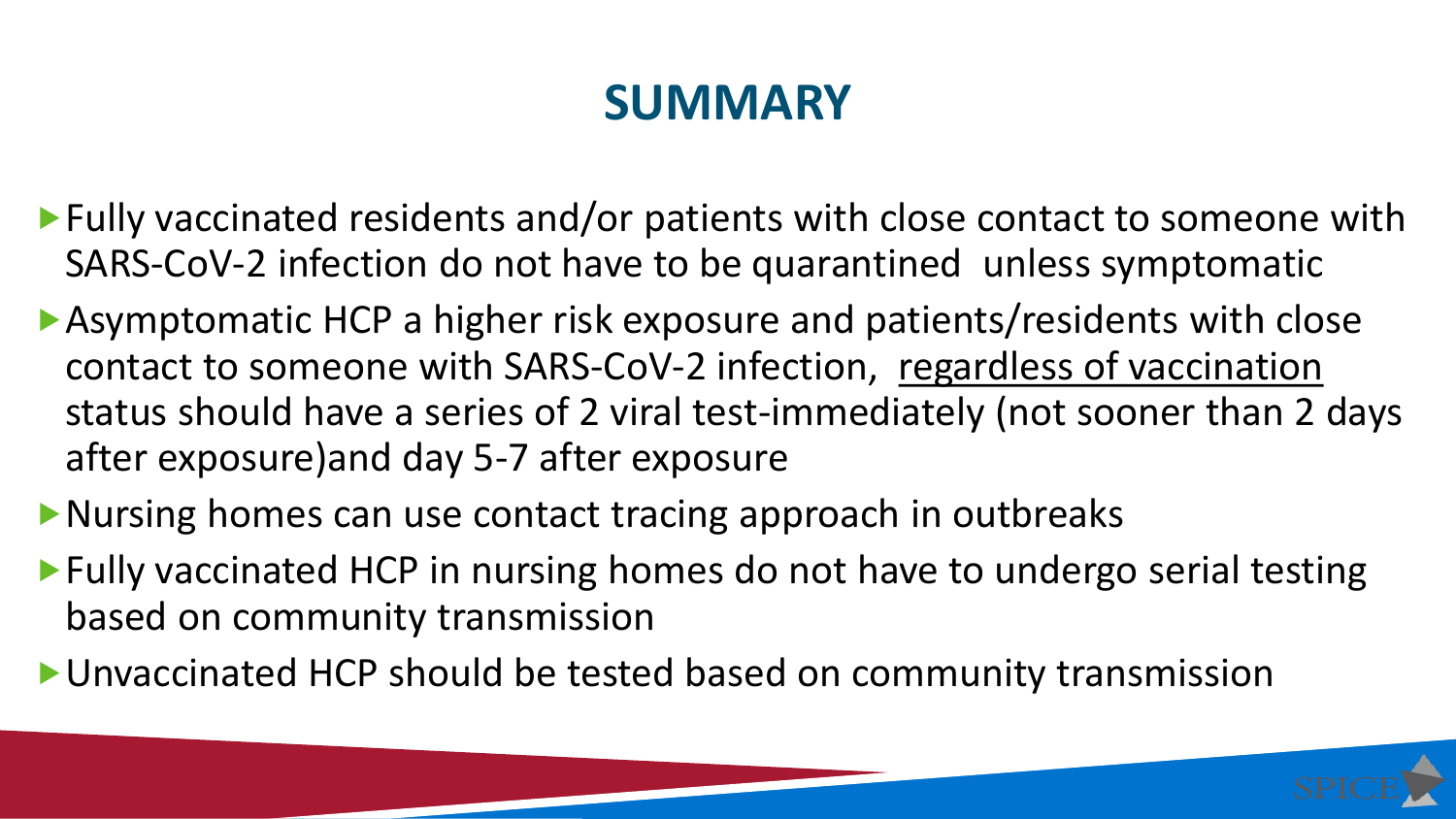# **SUMMARY**

- In communities with substantial to high transmission where HCP are using **eye protection** for all patient encounters expanded use can be considered a conventional strategy
- ▶ Extended wear of N95s can be considered for HCP who are sequentially caring for a large volume of patients/residents with suspected/confirmed SARS-CoV-2 infection (quarantine hall, COVID-19 hall and units impacted by outbreak). **Do not have to anticipate shortages-contingency stragegies.**